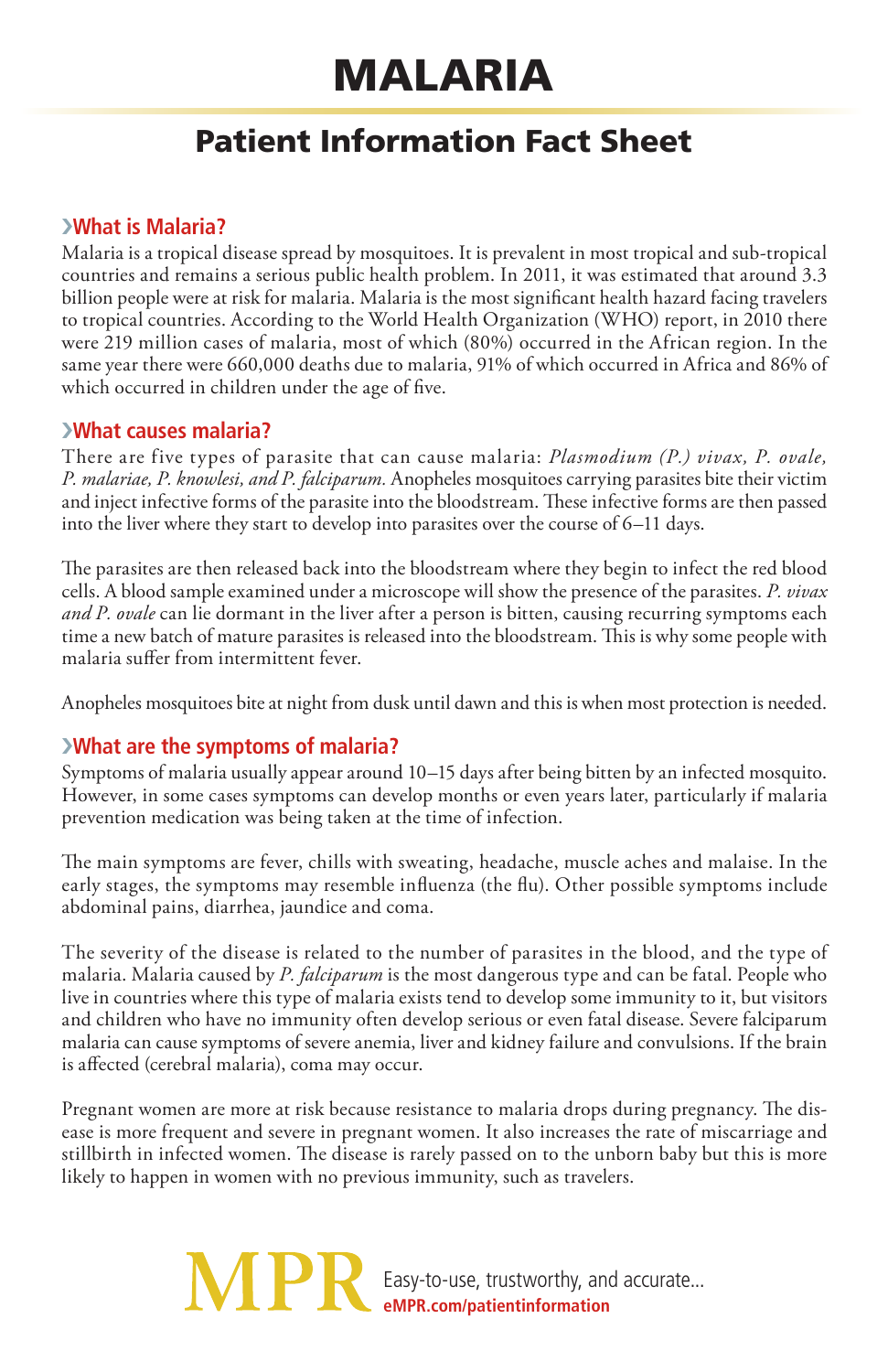#### ›**How is malaria treated?**

There are clinical drug trials underway to develop an effective vaccine against the different forms of malaria. But until a vaccine is widely available, prevention is still the best form of protection against this disease. If you are traveling to a tropical country you should always take medicines to protect against malaria.

These medicines (**antimalarials**) do not provide true protection against malaria as they do not actually prevent the parasites from entering the body. Instead, they work by suppressing the development of the parasites in the red blood cells. Some antimalarials may also inhibit the development of parasites in the liver.

Most courses of antimalarials should be started 1–2 weeks before entering an infected area, continued while there, and for 4 weeks after leaving. Some treatments may be started as late as 1 or 2 days before entering an infected area and continued for only 1 week after returning. Always carefully read the instructions in the prescribing information that accompanies the medicine. Unfortunately, there are now areas where malaria has become resistant to certain drugs and alternative drugs need to be used. No drug regimen is completely effective against this disease and people can develop malaria even after taking the drugs. Antimalarials will be prescribed according to the areas that will be visited. Your doctor or pharmacist should double-check to verify which antimalarials are recommended for the region to which you are traveling.

Antimalarials are often prescribed in combination. The most commonly prescribed combination is **atovaquone** and **proguanil** (Malarone). Other single therapies include **mefloquine** (Lariam), **doxycycline** (Vibra-Tabs, Vibramycin), **chloroquine** (Aralen), and **hydroxychloroquine** (Plaquenil). Some antimalarials are taken weekly, and others are taken daily. Side effects can be a problem with some antimalarials, but fear of these should not prevent you from taking them. Starting treatment at least a week before traveling should help to identify any problems before departure, giving an opportunity for alternatives to be considered.

If infection with malaria does occur, a number of medicines can be prescribed to treat it, including some of those used for prevention. In emergencies, some drugs may also be given by injection. Drugs prescribed for treatment may include **artemether**/**lumefantrine** (Coartem), **atovaquone**/ **proguanil**, **chloroquine**, **hydroxychloroquine**, **mefloquine**, and **quinine** (Qualaquin). Delaying treatment can have serious consequences.

#### ›**How can malaria be prevented?**

To reduce the risk of being bitten by an infected mosquito

• Apply insect repellent to exposed skin, particularly at dusk and overnight. Mosquito nets, especially those impregnated with insecticide are very helpful, particularly in high-risk areas. Air conditioning and mesh protection at windows may help to prevent insects from entering a bedroom at night.

> **MP** Easy-to-use, trustworthy, and accurate... **eMPR.com/patientinformation**